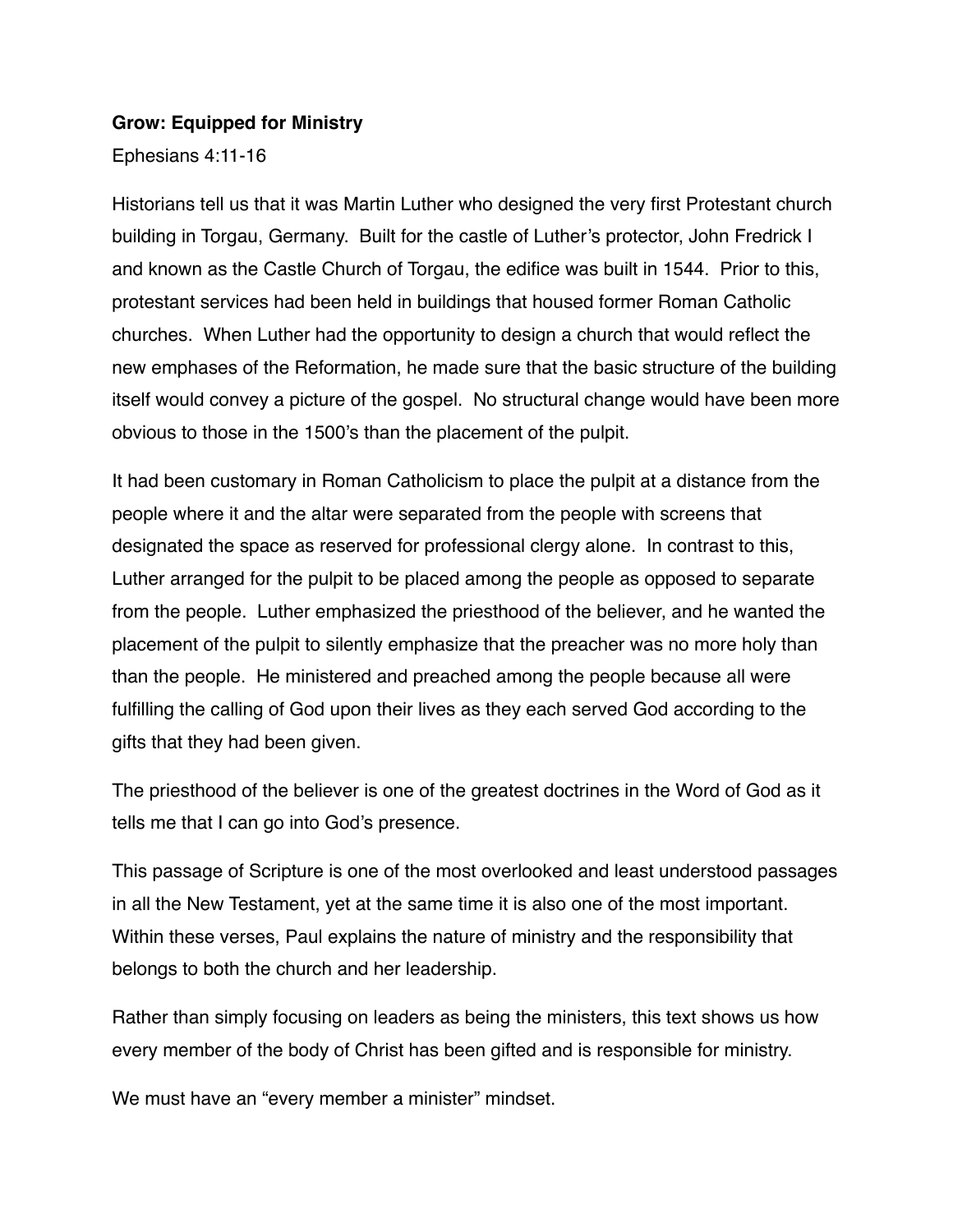Ministry in the body of Christ is the responsibility of every single member of the body of Christ, not for just a "special few." For this to be true, leaders must be in the business of equipping the church for ministry. This is the subject of what Paul writes to the church in these verses.

I like how Warren Wiersbe has outlined the first 16 verses of this chapter:

- The grace of unity
- The ground of unity
- The gifts for unity
- The growth of unity

What we find in these verses is God's plan for the growth of His church. A church that is in unity will be growing as her leaders equip each member for the work of ministry. This is the growth that Jesus Christ has in mind for His church.

## **1. The GIFTS that Christ gives to His church (4:11-12)**

*"And He gave the apostles, the prophets, the evangelists, the shepherds and teachers, to equip the saints for the work of ministry, for building up the body of Christ."*

The preceding verses deal with the giftedness and the diversity of gifts that Jesus Christ gives to the members of His body. Paul says in verse 7 that it is a matter of grace.

In these verses, Paul mentions how Christ gifts the church with gifted men for a specific objective.

## Gifted Men

There are three lists of various spiritual gifts given in the New Testament: 1 Corinthians 12:4–11, 27–31; Romans 12:3–8; and Ephesians 4:11.

Since these lists are not identical, it may be that Paul has not named all the gifts that are available. Paul wrote that some gifts are more vitals than others, but that all believers are needed if the body is to function normally (1 Cor. 14:5, 39). Here in these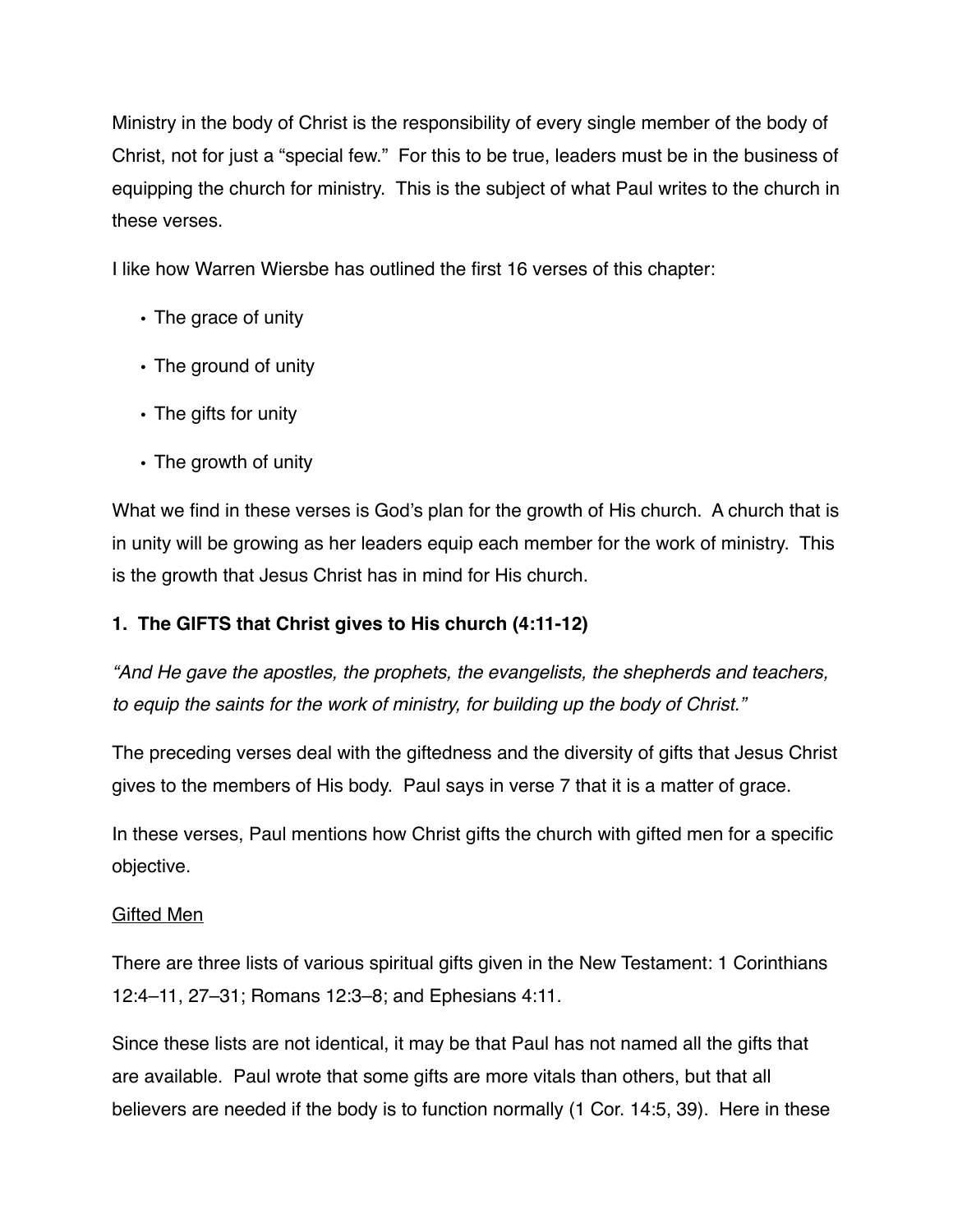verses, Paul names not so much "gifts" as the gifted men that Jesus has placed in His church, and there are four of them:

- Apostles
- Prophets
- Evangelists
- Pastor/Teachers

### **"Apostle"** *- one who is sent with a commission*

The New Testament shows us that Jesus had many disciples, but He selected twelve to be apostles. What is the difference? A disciple is a "follower" or a "learner," but an apostle is a "divinely appointed representative." The Apostles were to give witness of the Resurrection (Acts 1:15–22), and therefore had to have seen the risen Christ personally (1 Cor. 9:1–2). An apostle was one who had seen the risen Lord and had been specifically commissioned by Him.

There are no apostles today in the strictest New Testament sense. These men helped to lay the foundation of the church. Paul has already said that the church is:

# **Ephesians 2:20 - "Built on the foundation of the apostles and prophets, Christ Jesus Himself being the cornerstone."**

Once the foundation of the church was laid, the office of the apostle was no longer needed. God authenticated their ministry and calling with special miracles.

Of course, in a broad sense, all Christians have an "apostolic" ministry.

## **John 2:21 - "As My Father has sent Me, even so send I you."**

As Christ's disciples, we are 'sent' into the world with the task of making disciples, but we cannot claim to be apostles.

#### **"Prophet"** *- one who proclaims the revealed will of God*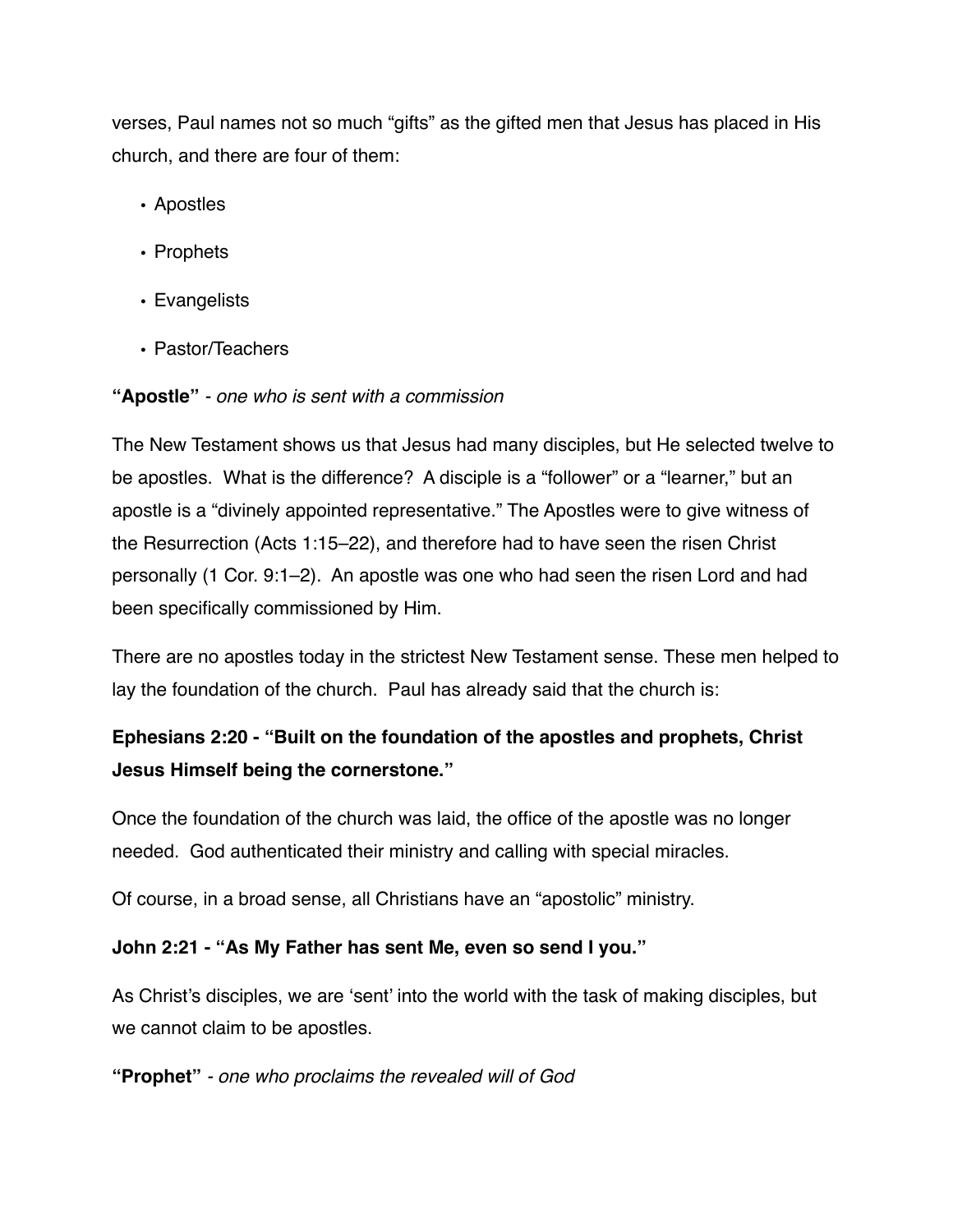The role of the prophetic office had more to do with forth-telling than it did fore-telling. Not so much future events as God's will.

**Warren Wiersbe** *- "Believers in the New Testament churches did not possess Bibles, nor was the New Testament written and completed. How, then, would these local assemblies discover God's will? His Spirit would share God's truth with those possessing the gift of prophecy."*

Now that we have a complete revelation of God's will through His Word, the office of the prophet is no longer needed much in the same way the office of apostle is no longer needed. However, there still is a prophetic element to the role of preaching in the sense that the preacher "forth-tells" what God has already said in His Word.

#### **"Evangelist"** *- bearer of good news*

The evangelist was one who traveled from place to place for the purpose of preaching the gospel to the lost. Philip is an example of an evangelist in the book of Acts.

**John MacArthur** *- "The evangelist is not a man with ten suits and ten sermons who runs a road show."*

Evangelists in the true biblical sense were church planters and missionaries who went places where Christ had not been named and led people to faith in Him. They taught them the Word, built them up, and then moved on to a new territory.

Though every believer is to witness and pastors are to do the work of an evangelist, there are those whom God gifts in evangelism in a very unique way.

#### "**Pastor/Teacher"** *- shepherd who teaches and instructs*

Paul is referring to one office with two ministries. The word "pastor" literally means means 'shepherd,' which indicates that the local church is a flock of sheep.

**Acts 20:28 - "Pay careful attention to yourselves and to all the flock, in which the Holy Spirit has made you overseers."**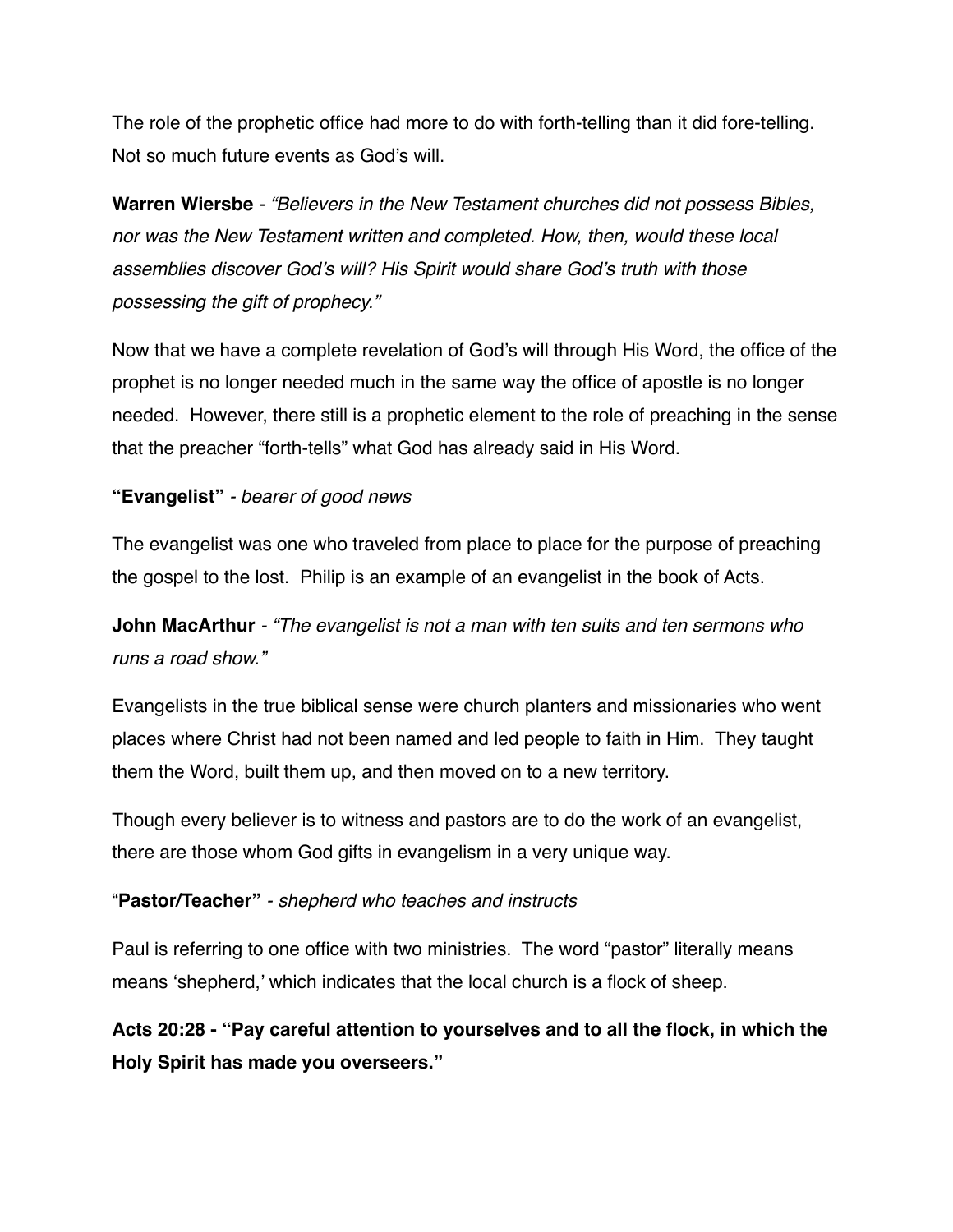It is the responsibility of the shepherd to feed and lead the flock.

**1 Peter 5:1-4 - "So I exhort the elders among you...shepherd the flock of God that is among you, exercising oversight, not under compulsion, but willingly, as God would have you; not for shameful gain, but eagerly; not domineering over those in your charge, but being examples to the flock."**

The pastor teaches by means of God's Word and his own life.

Scripture is the food that nourishes the sheep. It is the staff that guides and disciplines the sheep. The Word of God is the local church's protection and provision, and no amount of entertainment, good fellowship, or other religious substitutes can take its place.

The pastor's life should serve as an example to those he leads, a tangible expression of God's truth lived outwardly.

#### Specific Objective

*"…to equip the saints for the work of ministry, for building up the body of Christ."*

My friend has referred to this passage as the comma that has resulted in a discipleship coma. The KJV translated it as follows: *"…for the perfecting of the saints [ , ] for the work of the ministry."*

The translators inserted a comma there where there should not have been one. The result has led to many who have read this verse and made the assumption that the work of the ministry is solely the responsibility of the gifted men.

Leaders are given to the church for the purpose of equipping the saints.

**"Equip"** *- word was used to describe the setting of a bone*

The idea is that which is fit, restored to its original condition, or is being made complete.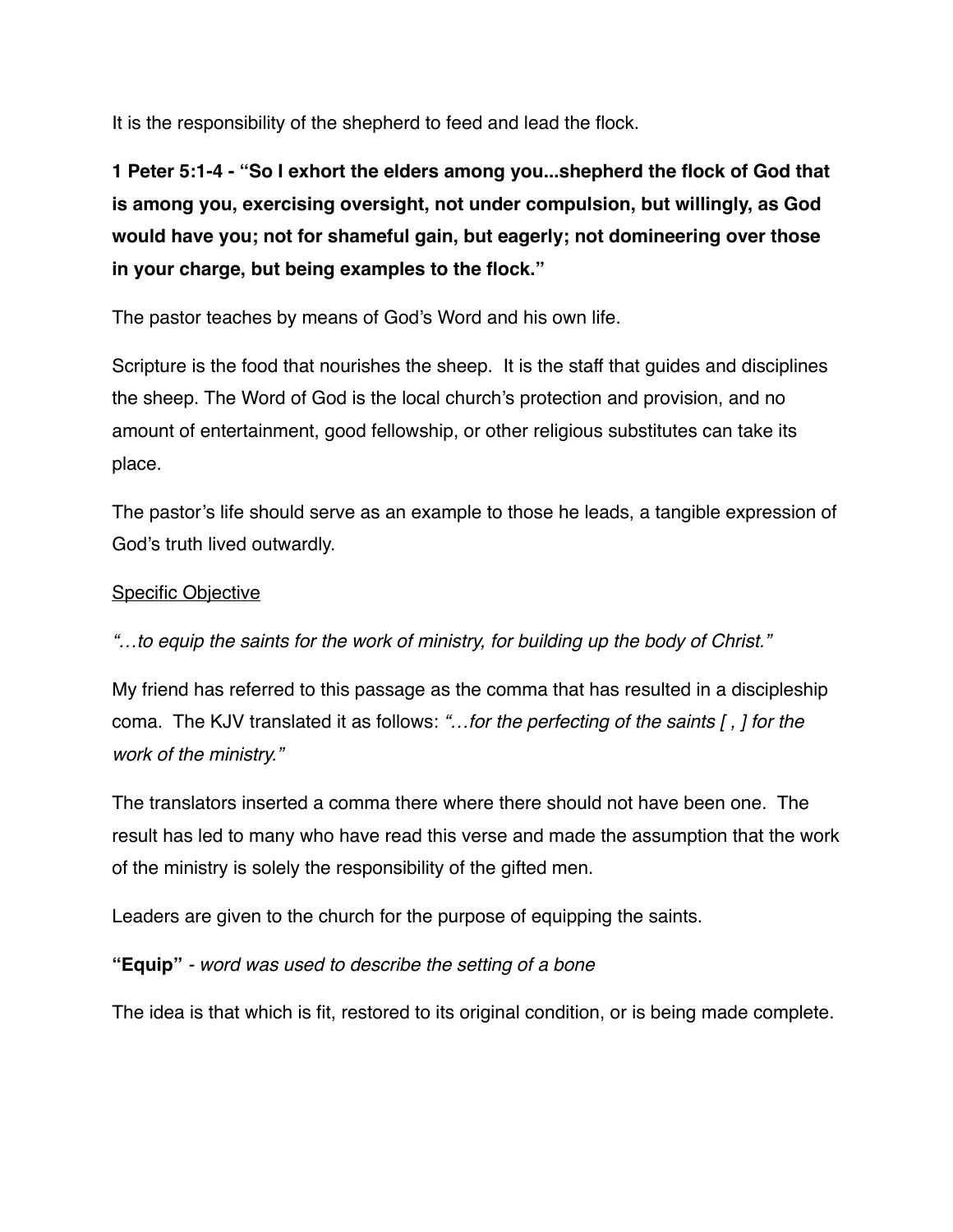Here the meaning is to "make fully ready" and is preparation for the work of the ministry. One of the purposes of the gifted men is to prepare, to equip, and to make believers ready for service.

A person who has been equipped is one who has been made ready for an assignment. Thus, the primary concern of the pastor ought to be for the filled seats, not the empty ones. When we make disciples who live their lives centered around the mission of Jesus, they will fill the empty seats with people they are leading to faith in Jesus Christ and inviting to church.

**Archibald Brown** *- "Jesus pitied sinners, sighed and wept over them, but never sought to amuse them."*

Paul's point in these verses is that pastors and church leaders are to equip the church for the work of ministry. Leaders are to involve and solicit the participation of the whole body in ministry.

There is no place for a consumer mindset in the faith family.

## **"Building up"** *- the idea of ongoing construction; edifying*

Gifted men are given to the church for the specific objective of equipping the saints for ministry and edifying the body of Christ.

I think we sometimes forget that the church is a work in progress. Different images are used to describe this—building, growing, maturing—but all reflect the fact that the body of Christ is a living organism that is becoming what God has created it to be. Every Christian has a part to play in this work, and every Christian is being prepared for his or her particular works of service in that growing process by the contribution of pastors, teachers, and others.

## **2. The GOAL that Christ has for His church (4:13-14)**

*"Until we all attain to the unity of the faith and of the knowledge of the Son of God, to mature manhood, to the measure of the stature of the fullness of Christ, so that we may*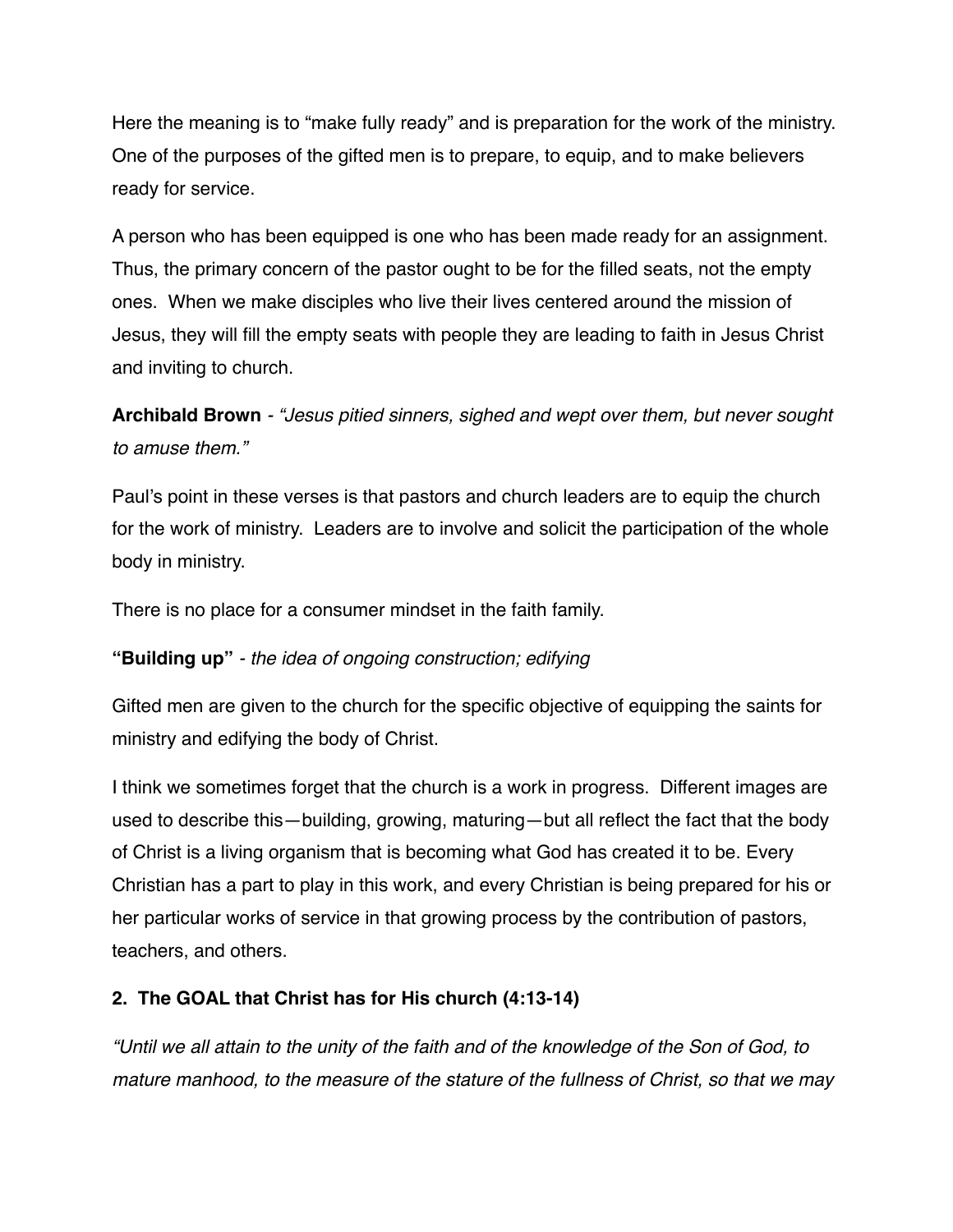*no longer be children, tossed to and fro by the waves and carried about by every wind of doctrine, by human cunning, by craftiness in deceitful schemes."*

The goal of leaders equipping the body and the body doing the work of ministry is spiritual maturity. There can be no spiritual maturity apart from involvement in the work of ministry.

Every member of the body has been gifted for ministry.

Spiritual growth doesn't simply happen in a classroom; it happens on the assembly line as God's people are lined up shoulder to shoulder with their sleeves rolled up while going to work in ministry.

Jesus prayed for laborers and workers:

**Matthew 9:35-38 - "And Jesus went throughout all the cities and villages, teaching in their synagogues and proclaiming the gospel of the kingdom and healing every disease and every affliction. When He saw the crowds, He had compassion for them, because they were harassed and helpless, like sheep without a shepherd. Then He said to His disciples, The harvest is plentiful, but the laborers are few; therefore pray earnestly to the Lord of the harvest to send out laborers into His harvest."**

The goal that Jesus has for the church can be seen in two ways:

#### The goal of MATURITY in the faith

*"Until we all attain to the unity of the faith and of the knowledge of the Son of God, to mature manhood, to the measure of the stature of the fullness of Christ, so that we may no longer be children..."*

The goal that Jesus has in mind for His church is unity of the faith and intimate knowledge of Him. The result of growth is maturity in the faith that serves and reproduces.

**"Measure"** *- word is 'metron' from which we get metric*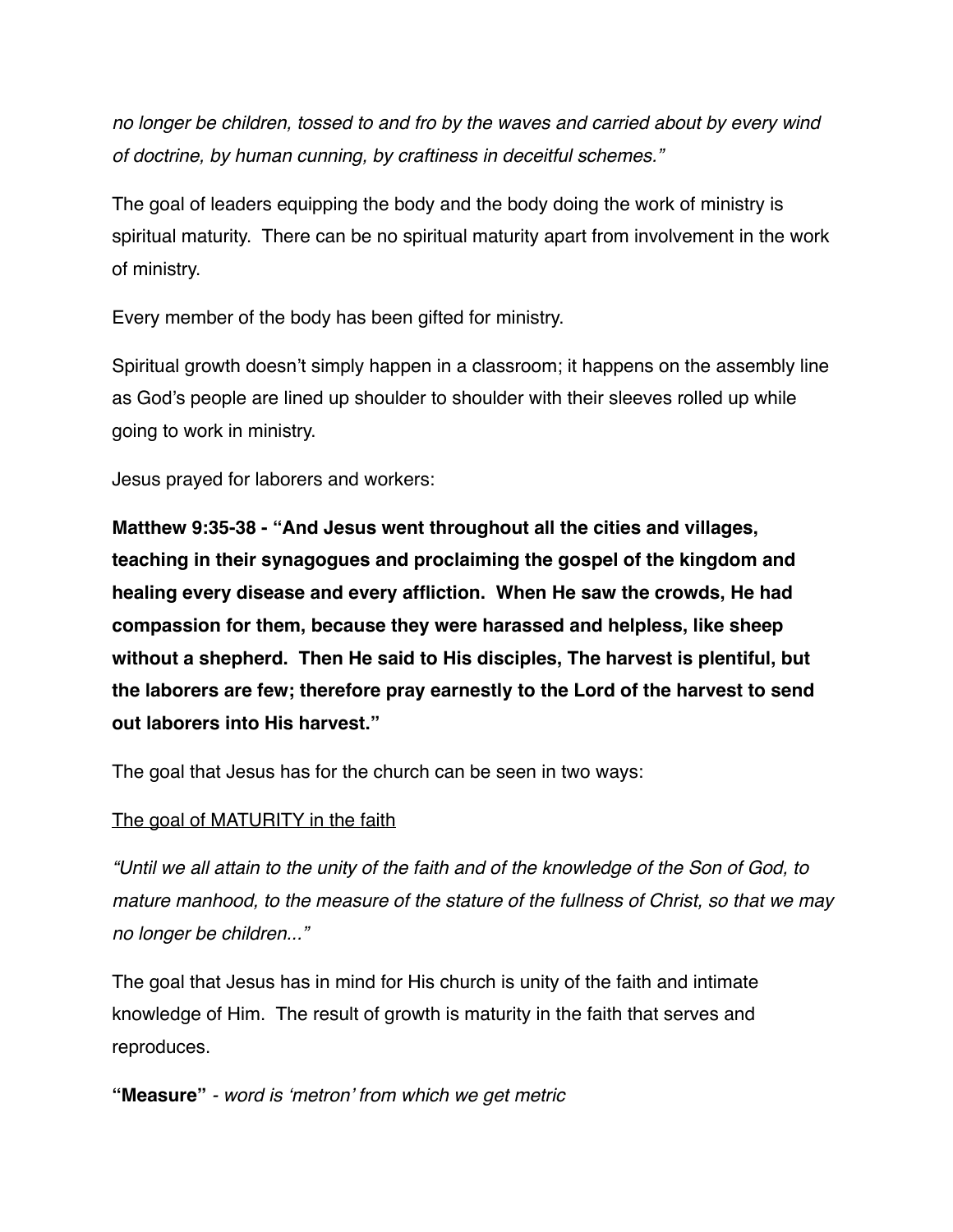What is the standard by which we measure ourselves? Paul says that it is the measure of the stature of the fullness of Christ.

#### The goal of STABILITY in the faith

*"...tossed to and fro by the waves and carried about by every wind of doctrine, by human cunning, by craftiness in deceitful schemes."*

The imagery is that of a child being swept out to sea by the current. Paul is referring to the rip current of false teaching. Those who are not anchored will be subject to the wind and waves and will be tossed about in every direction.

**"Human Cunning"** *- the word is 'kubia' from where we get the word cube, as in cubes of dice; dice-throwing was often loaded and used to manipulate and cheat people*

If Paul were writing this letter today, he might say something like this, "That you may no longer be children, tossed about by man's opinion and cultural fad and worldly ideas."

I'm amazed at the tendency for the church to chase fads.

In our attempt to be relevant and to connect with people, we assume that we have to have this and that, look like this or dress a certain way. In all our attempts to connect with people, if we aren't careful, we can fail to connect with the only One who has the power to transform people to begin with--The Holy Spirit.

I am much more concerned about connecting with the Holy Spirit than I am connecting with an audience. The fear of God must be kept in the forefront rather than the fear of man. The reason is that when the pastor is filled with the Spirit's power, he are going to really connect in a powerful way with those to whom he preaches:

- lost people will be convicted
- believers will be strengthened

Maturity and stability in the faith should be the desire of every single one of Christ's disciples. The result will be discernment, wisdom, and confidence.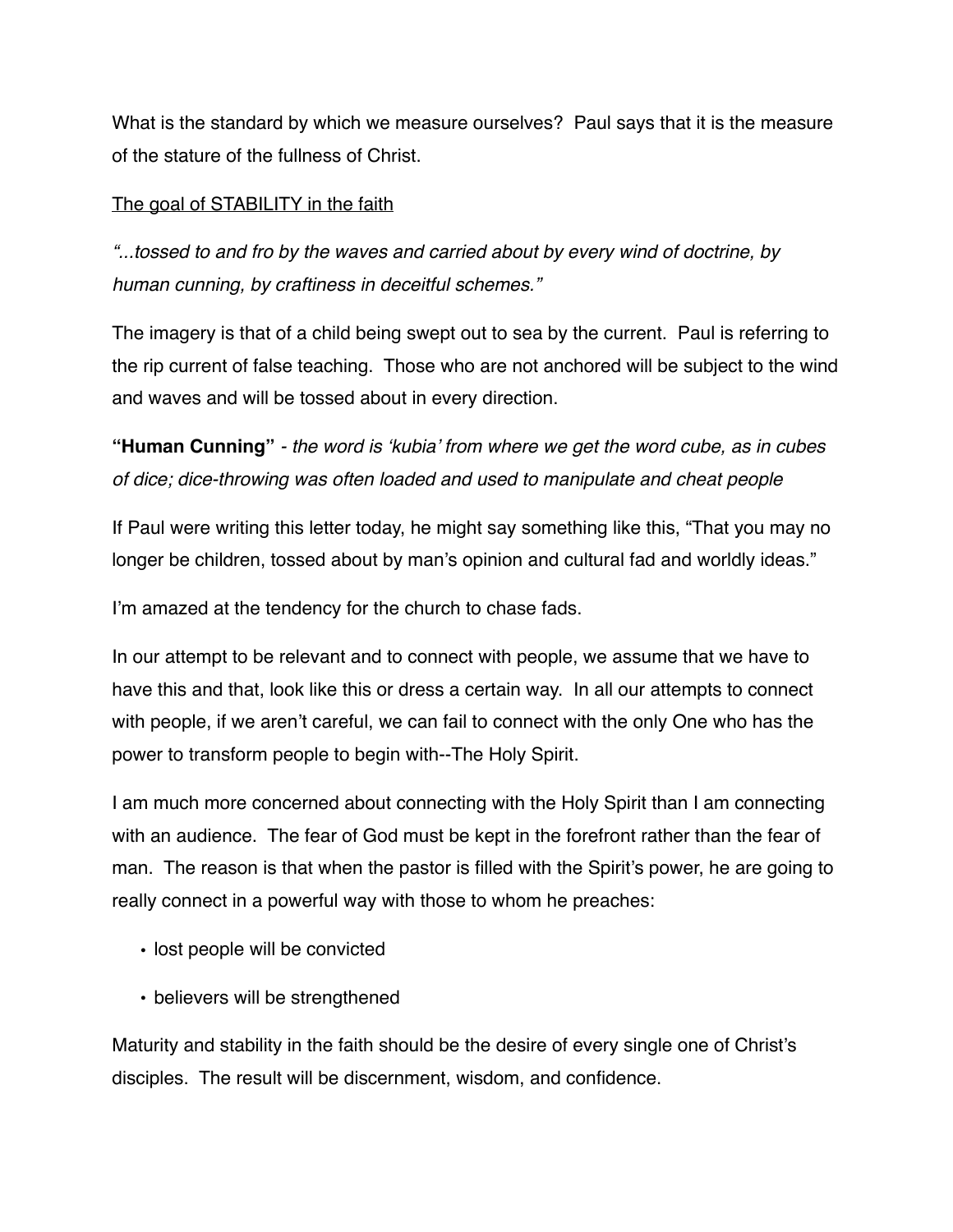### **3. The GROWTH that Christ wants in His church (4:15-16)**

*"Rather, speaking the truth in love, we are to grow up in every way into Him who is the head, into Christ, from whom the whole body, joined and held together by every joint with which it is equipped, when each part is working properly, makes the body grow so that it builds itself up in love."*

Instead of being tossed about, the church ought to be grounded and anchored. Paul says that truth in love leads to growth.

It has well been said that truth without love is brutality, but love without truth is hypocrisy.

Spiritual growth is four dimensional:

- Grow Up maturity in worship and love for God; I am to grow more in my love for Christ with each passing day
- Grow Down He must increase, and I must decrease; this means that I think of self less, not less of self
- Grow In read and meditate upon Scripture; growth in the knowledge of God and His will
- Grow Out service in the body of Christ; growth in my relationships with faith family; gospel witness in the world

Spiritual growth is not always about learning something new. in many ways, the believer's most important growth is in response to truth that he or she already knows but has not fully applied.

I've heard it said that the average church member is educated well beyond the level of his obedience.

The Great Commission is often met with great procrastination. The result is stagnated growth in the body of Christ and continued lostness in the world around us.